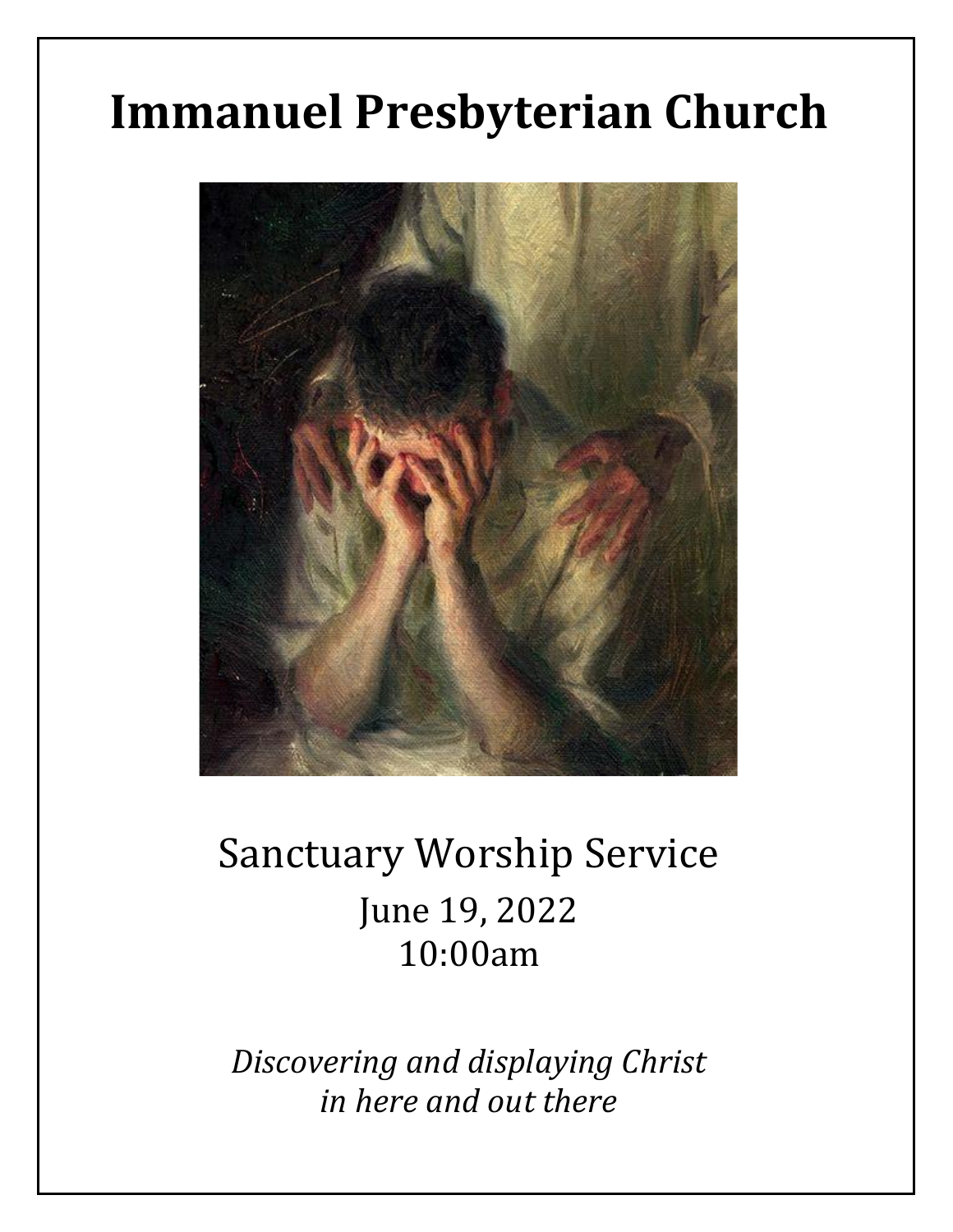## **CELEBRATION OF THE LORD'S DAY**

(\*Please stand as you are able)

PRELUDE

| <b>WELCOME</b> |                                                                                                                                                                                                                                                                                                                                                                                                                                                                                                                 |
|----------------|-----------------------------------------------------------------------------------------------------------------------------------------------------------------------------------------------------------------------------------------------------------------------------------------------------------------------------------------------------------------------------------------------------------------------------------------------------------------------------------------------------------------|
| <b>PRAYER</b>  |                                                                                                                                                                                                                                                                                                                                                                                                                                                                                                                 |
| All:           | *CALL TO WORSHIP<br>One: The Lord Jesus who calls us to worship him today is the same Jesus who refused the<br>temptation to worship the evil one. Rather than receive the glorious kingdoms of this<br>world, he endured the shame of the cross, and today is Lord of lords and King of kings.<br>Now are gathered in him all the treasures of wisdom and knowledge, glory and power.<br>With the saints of all ages, we say:<br>Worthy is the Lamb, who was slain, to receive power and wealth and wisdom and |
|                | strength and honor and glory and praise!                                                                                                                                                                                                                                                                                                                                                                                                                                                                        |
| *HYMN          | Love Divine, All Loves Excelling<br><b>BEECHER</b>                                                                                                                                                                                                                                                                                                                                                                                                                                                              |
|                | Love divine, all loves excelling,<br>Joy of heaven to earth come down,<br>Fix in us Thy humble dwelling,<br>All Thy faithful mercies crown!<br>Jesus, Thou art all compassion,<br>Pure unbounded love Thou art;<br>Visit us with Thy salvation,<br>Enter every trembling heart.                                                                                                                                                                                                                                 |
|                | Breathe, O breathe Thy loving Spirit<br>Into every troubled breast!<br>Let us all in Thee inherit,<br>Let us find the promised rest;<br>Take away the love of sinning;<br>Alpha and Omega be;                                                                                                                                                                                                                                                                                                                   |

End of faith, as its beginning, Set our hearts at liberty.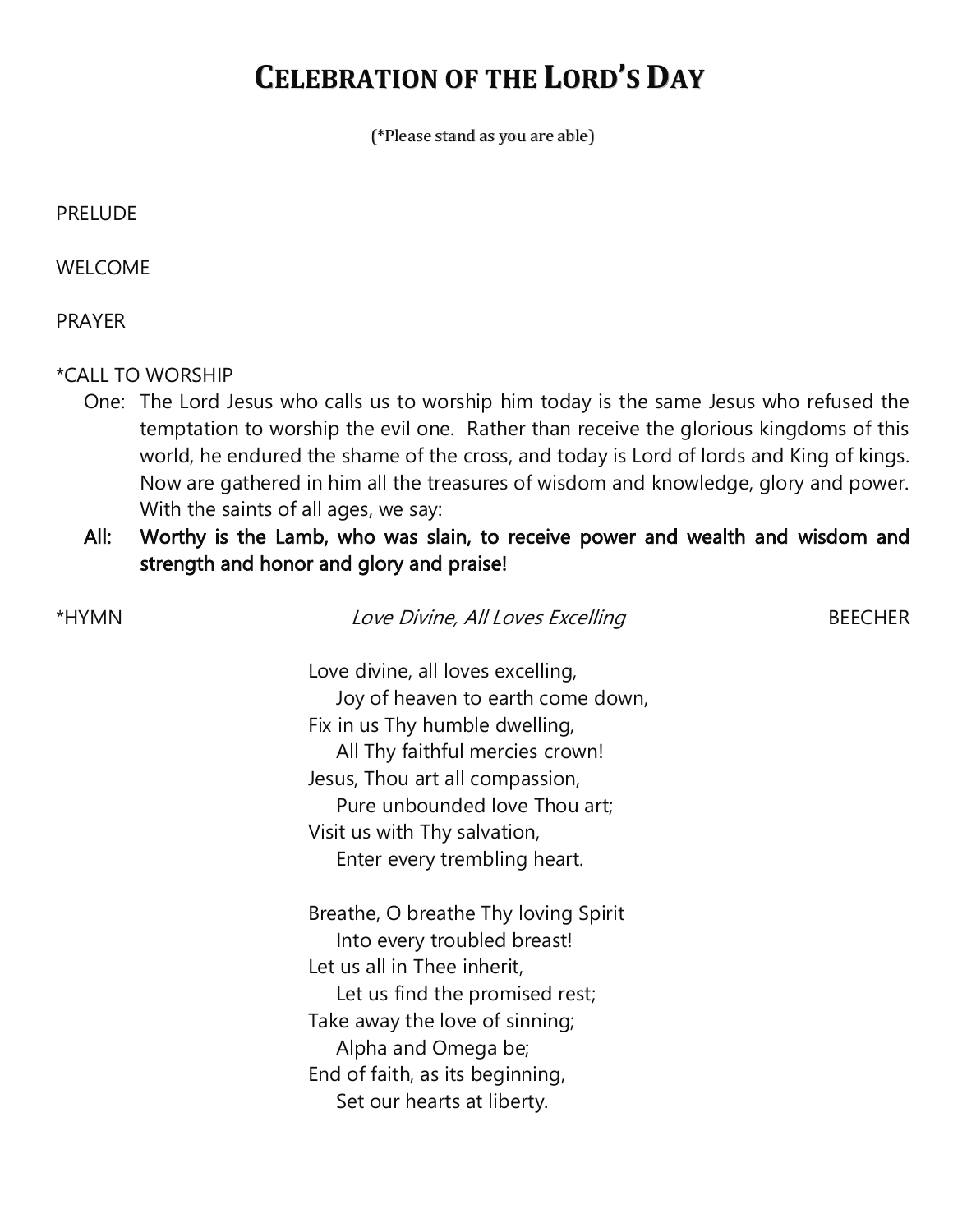Come, Almighty, to deliver; Let us all Thy life receive; Suddenly return, and never, Nevermore Thy temples leave. Thee we would be always blessing, Serve Thee as Thy hosts above; Pray, and praise Thee without ceasing, Glory in Thy perfect love.

Finish, then, Thy new creation; Pure and spotless let us be; Let us see Thy great salvation Perfectly restored in Thee! Changed from glory into glory, Till in heaven we take our place, Till we cast our crowns before Thee, Lost in wonder, love, and praise!

Words by Charles Wesley, 1747; music by John Zundel, 1870.

### CALL TO CONFESSION

One: We know that nothing is able to separate us from the love of God in Christ Jesus. Let us in freedom confess the wrong we have done.

### PRAYER OF CONFESSION

- One: Have mercy on us, O God, in your lovingkindness. In your great compassion, cleanse us from our sin.
- All: Create in us a clean heart, O God, and renew a right spirit within us. Do not cast us from your presence, or take your Holy Spirit from us. Restore to us the joy of your salvation and sustain us with your bountiful Spirit through Jesus Christ, our Lord. Amen.
- One: Let your ears be attentive to the voice of my supplication.
- All: If you, O Lord, should mark iniquities, Lord, who could stand?
- One: But there is forgiveness with you, so that you may be revered.
- All: I wait for the Lord, my soul waits, and in God's word I hope; my soul waits for the Lord more than those who watch for morning, more than those who watch for morning. Amen.

### MOMENT OF SILENT PRAYER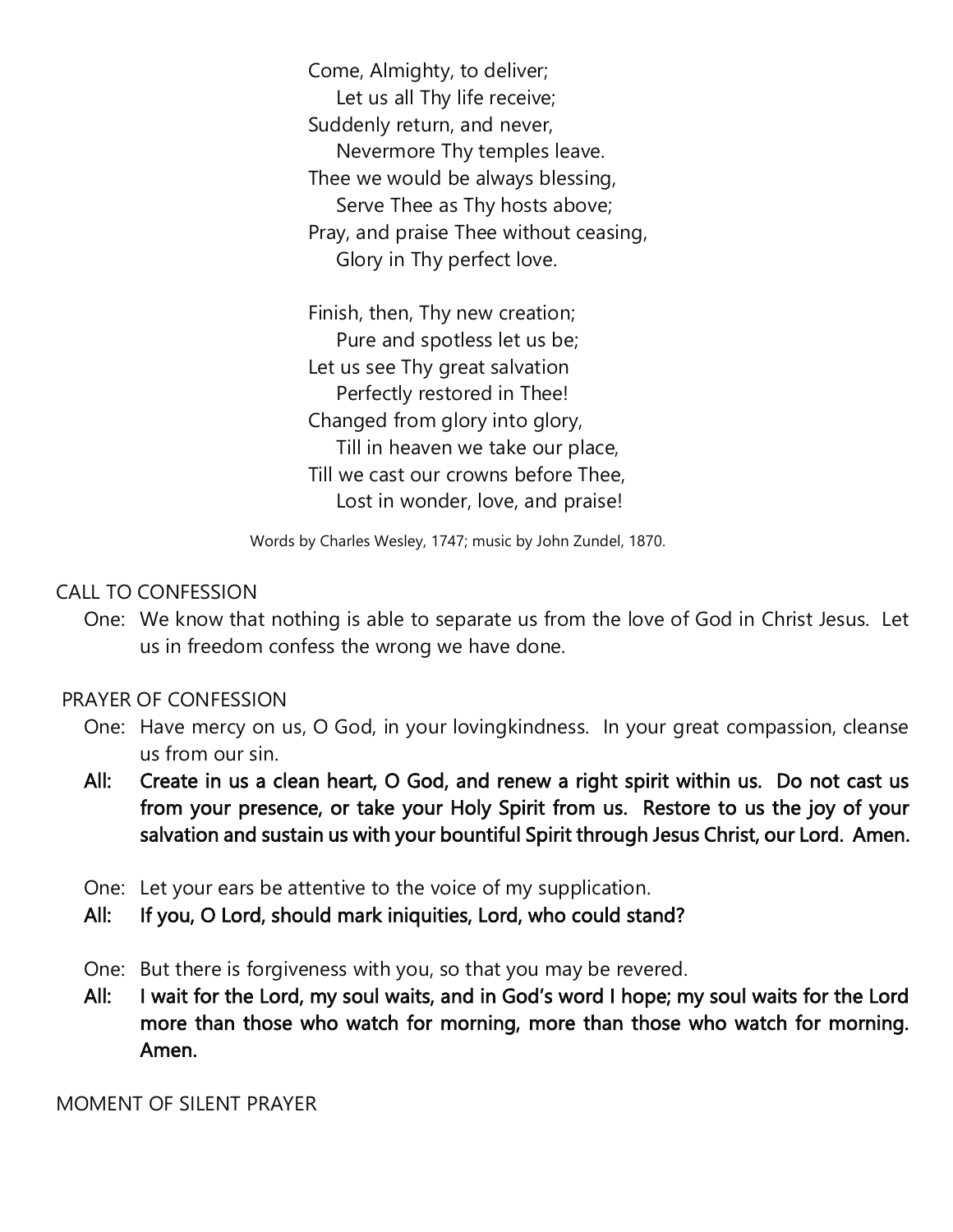#### ASSURANCE OF FORGIVENESS

One: Sisters and brothers, hear, receive, and rejoice in the good news. In Jesus the Christ, through his life, death, and resurrection, our sins are forgiven. May God be praised!

#### All: Thanks be to God!

CHILDREN'S MOMENT

(Please sing twice)

\*HYMN  $\sim$  Shalom to You SOMOS DEL SEÑOR

Shalom to you now, shalom, my friends. May God's full mercies bless you, my friends. In all your living and through your loving, Christ be your shalom, Christ be your shalom

Words by Elise S. Eslinger, 1980; ©1983 The United Methodist Publishing House. Music: anonymous, harmonized by Carlton R. Young, 1989. ©1989 The United Methodist Publishing House.

#### PRAYER OF ILLUMINATION

#### SCRIPTURE READING  $\overline{S}$   $\overline{S}$   $\overline{S}$   $\overline{S}$   $\overline{S}$   $\overline{S}$   $\overline{S}$   $\overline{S}$   $\overline{S}$   $\overline{S}$   $\overline{S}$   $\overline{S}$   $\overline{S}$   $\overline{S}$   $\overline{S}$   $\overline{S}$   $\overline{S}$   $\overline{S}$   $\overline{S}$   $\overline{S}$   $\overline{S}$   $\overline{S}$   $\overline{$

 $26$  They sailed to the region of the Gerasenes, which is across the lake from Galilee.  $27$  When Jesus stepped ashore, he was met by a demon-possessed man from the town. For a long time this man had not worn clothes or lived in a house, but had lived in the tombs. <sup>28</sup> When he saw Jesus, he cried out and fell at his feet, shouting at the top of his voice, "What do you want with me, Jesus, Son of the Most High God? I beg you, don't torture me!" <sup>29</sup> For Jesus had commanded the impure spirit to come out of the man. Many times it had seized him, and though he was chained hand and foot and kept under guard, he had broken his chains and had been driven by the demon into solitary places. <sup>30</sup> Jesus asked him, "What is your name?" "Legion," he replied, because many demons had gone into him. <sup>31</sup> And they begged Jesus repeatedly not to order them to go into the Abyss. <sup>32</sup> A large herd of pigs was feeding there on the hillside. The demons begged Jesus to let them go into the pigs, and he gave them permission.  $33$  When the demons came out of the man, they went into the pigs, and the herd rushed down the steep bank into the lake and was drowned. <sup>34</sup> When those tending the pigs saw what had happened, they ran off and reported this in the town and countryside,  $35$  and the people went out to see what had happened. When they came to Jesus, they found the man from whom the demons had gone out, sitting at Jesus' feet, dressed and in his right mind; and they were afraid. <sup>36</sup> Those who had seen it told the people how the demon-possessed man had been cured.<sup>37</sup> Then all the people of the region of the Gerasenes asked Jesus to leave them, because they were overcome with fear. So he got into the boat and left. <sup>38</sup> The man from whom the demons had gone out begged to go with him, but Jesus sent him away, saying, <sup>39</sup> "Return home and tell how much God has done for you." So the man went away and told all over town how much Jesus had done for him.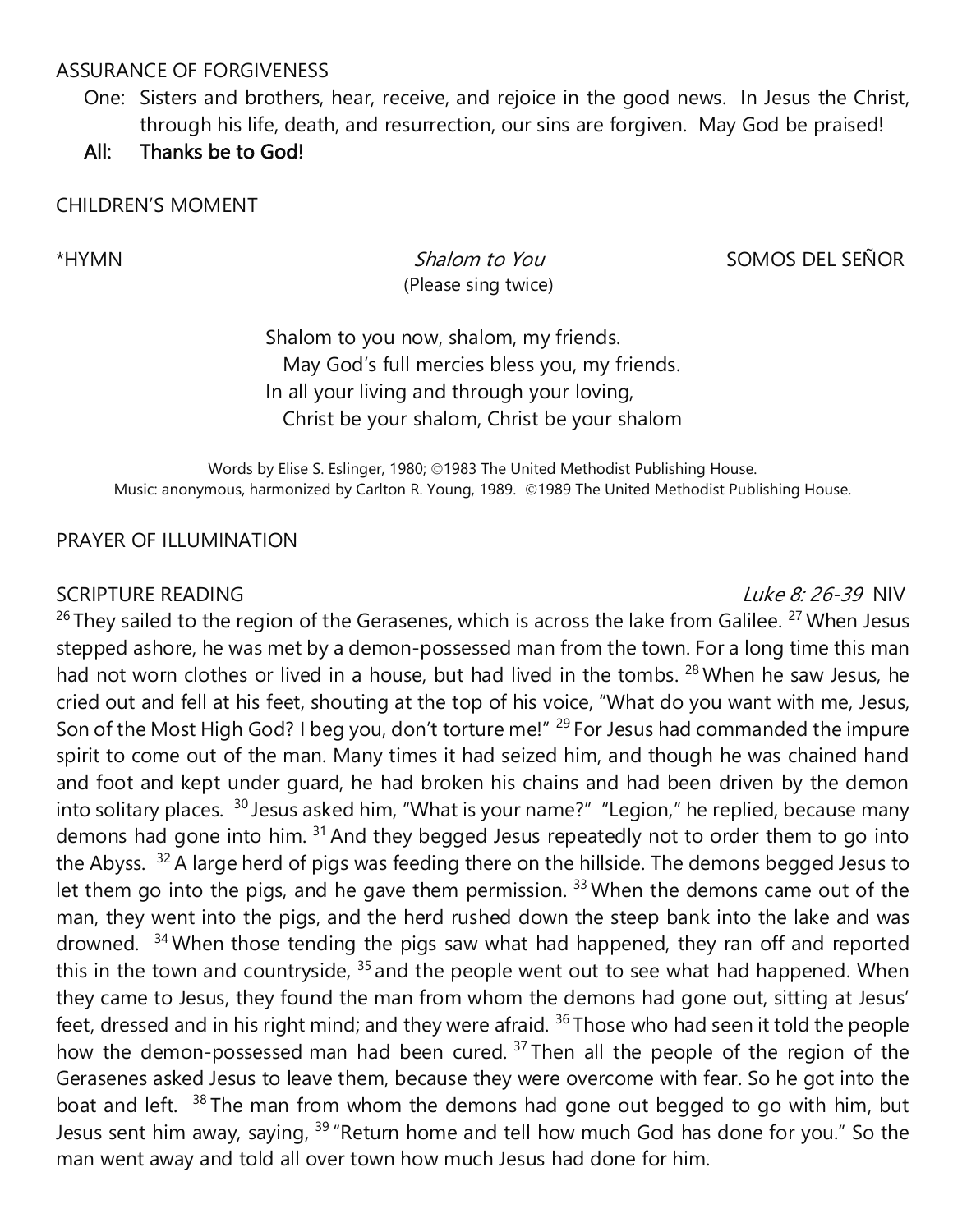One: The grass withers and the flower fades, but the word of God endures forever.

### All: Thanks be to God.

SERMON Rev. John C. Cheek

Carried Me with You Carlile, Hanseroth

You're the soul who understands The scars that made me who I am Through the drifting sands of time I got your back and you got mine

If you bear a heavy load I'll be your wheels, I'll be the road I'll see us through the thick and thin For love and loss until the end

#### [Chorus]

'Cause you carried me with you From the highest of the peaks To the darkness of the blue I was just too blind to see Like a lighthouse in a storm You were always guiding me Yeah, it's true You carried me with you

From the day it all began Yeah, you were there, you took my hand And when I hurt a bit too deep You watched me as I fell asleep

And when my head was in the clouds You found a way to pull me out You picked my heart up off the ground And it showed me love was all around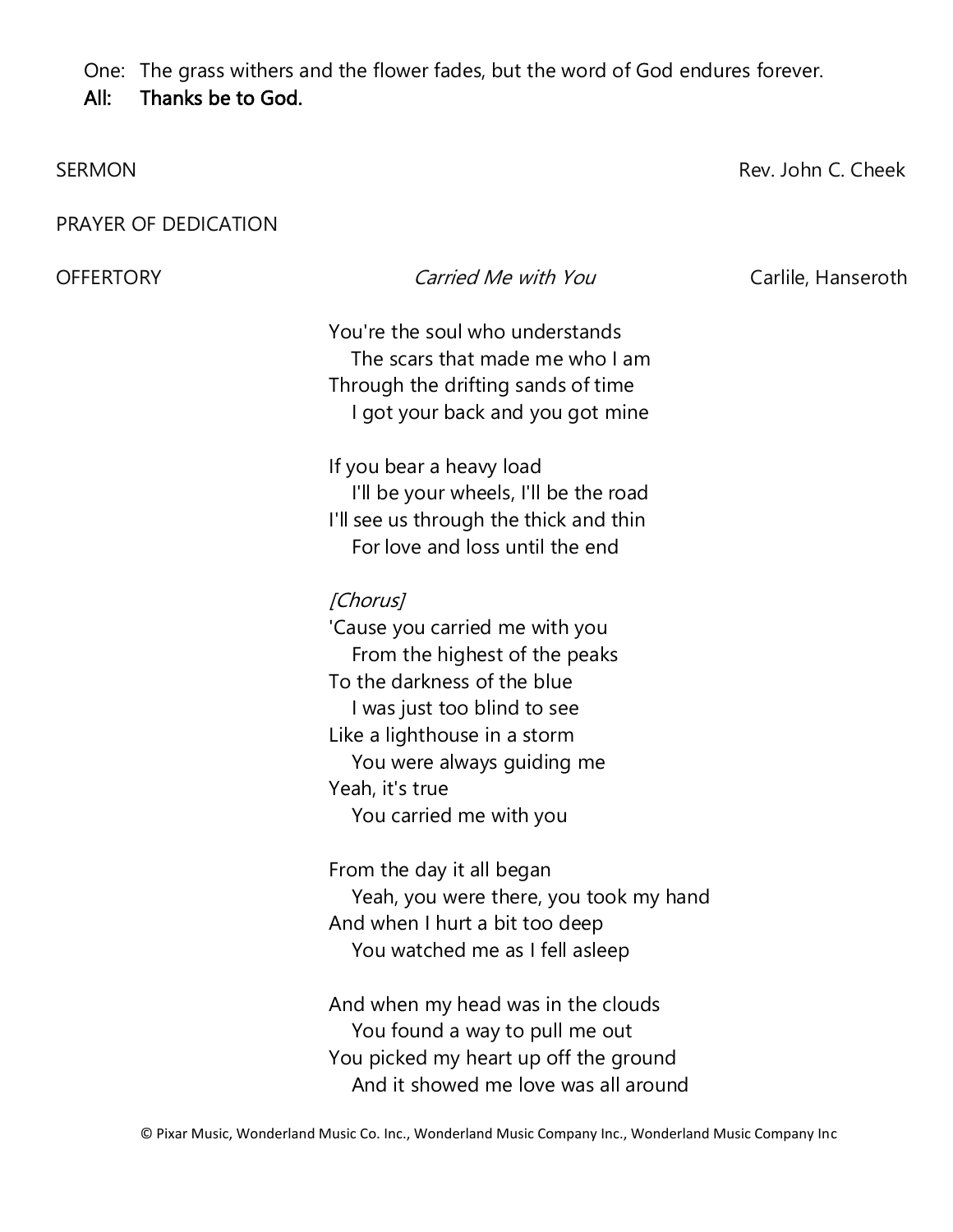#### PRAYERS OF THE PEOPLE

One: We trust in you

All: Lord Jesus Christ.

#### THE LORD'S PRAYER

All: Our Father who art in heaven, hallowed be thy name. Thy kingdom come, thy will be done, on earth as it is in heaven. Give us this day our daily bread; and forgive us our debts, as we forgive our debtors; and lead us not into temptation, but deliver us from evil. For thine is the kingdom and the power and the glory, forever. Amen.

#### \*SONG **how Great Is Our God** Tomlin, Reeves, Cash

The splendor of a King, clothed in majesty Let all the Earth rejoice, all the earth rejoice He wraps Himself in light, and darkness tries to hide And trembles at His voice, Trembles at His voice

How great is our God, sing with me How great is our God, and all will see How great, how great is our God

Age to age He stands, and time is in His hands Beginning and the end, beginning and the end The Godhead, Three in One, Father, Spirit, Son The Lion and the Lamb, The Lion and the Lamb

Name above all names, Worthy of our praise My heart will sing, how great is our God Name above all names, Worthy of our praise My heart will sing, how great is our God

© Capitol Christian Music Group, Capitol CMG Publishing, Music Services, Inc

### \*CHARGE AND BENEDICTION

\*VBS CLOSING SONG